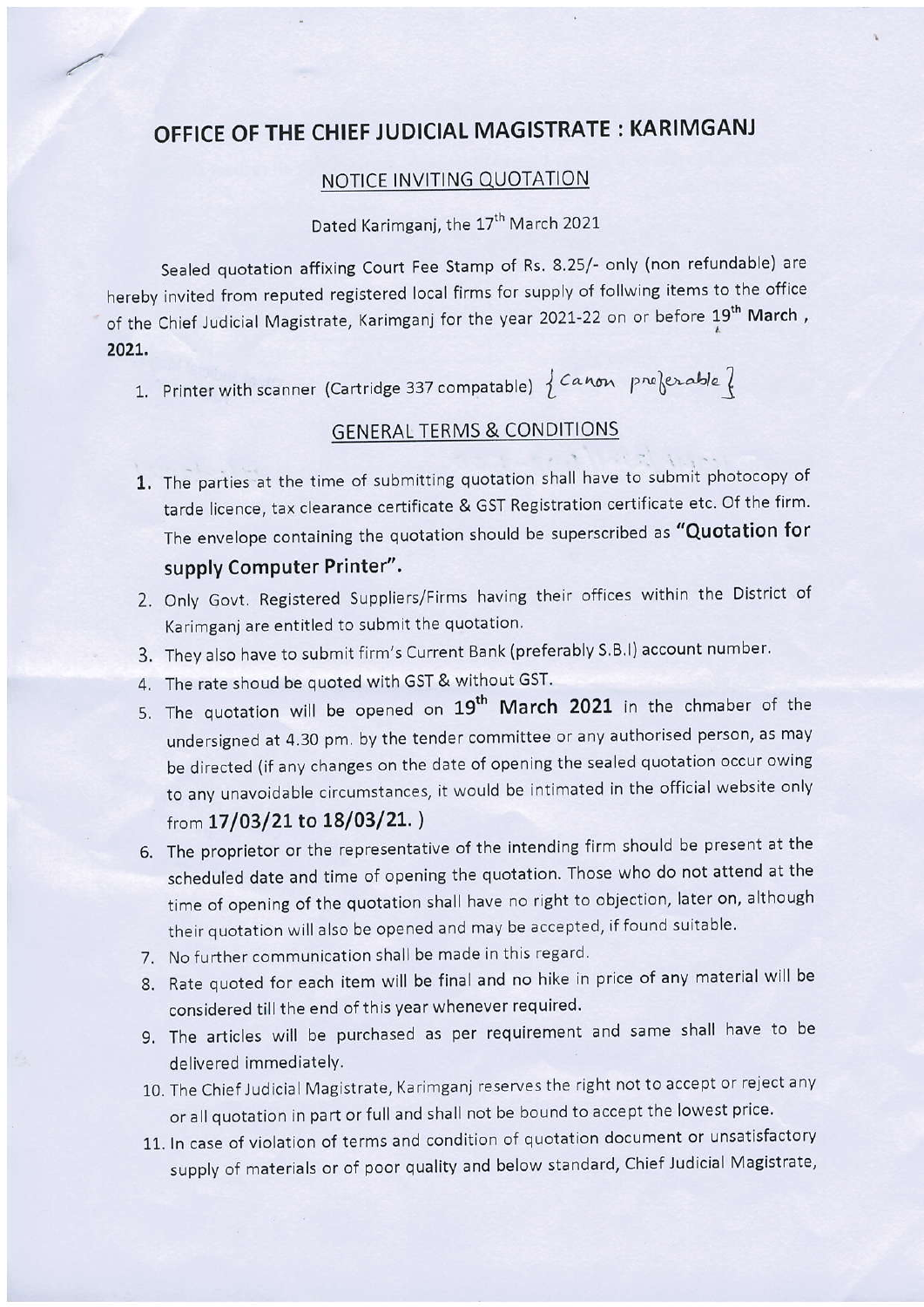Karimganj reserves the right to terminate the contract by giving intimation to supplier immediately.

12. The decision of the Chief Judicial Magistrate, Karimganj in all respect shall be final and binding.

Enclosed: 01 (one) pages. [Format]

Chief Judicial Magistristrate Chiefall

Memo No. 1<JMR /2021/498-500

Date:  $17/03/2021$ 

Copy to:

- The System Officer, Karimganj. He shall upload the same in the official website.
	- 2. Notice board.
	- 3. Office copy.

Chief Judicial Aagistrate ale